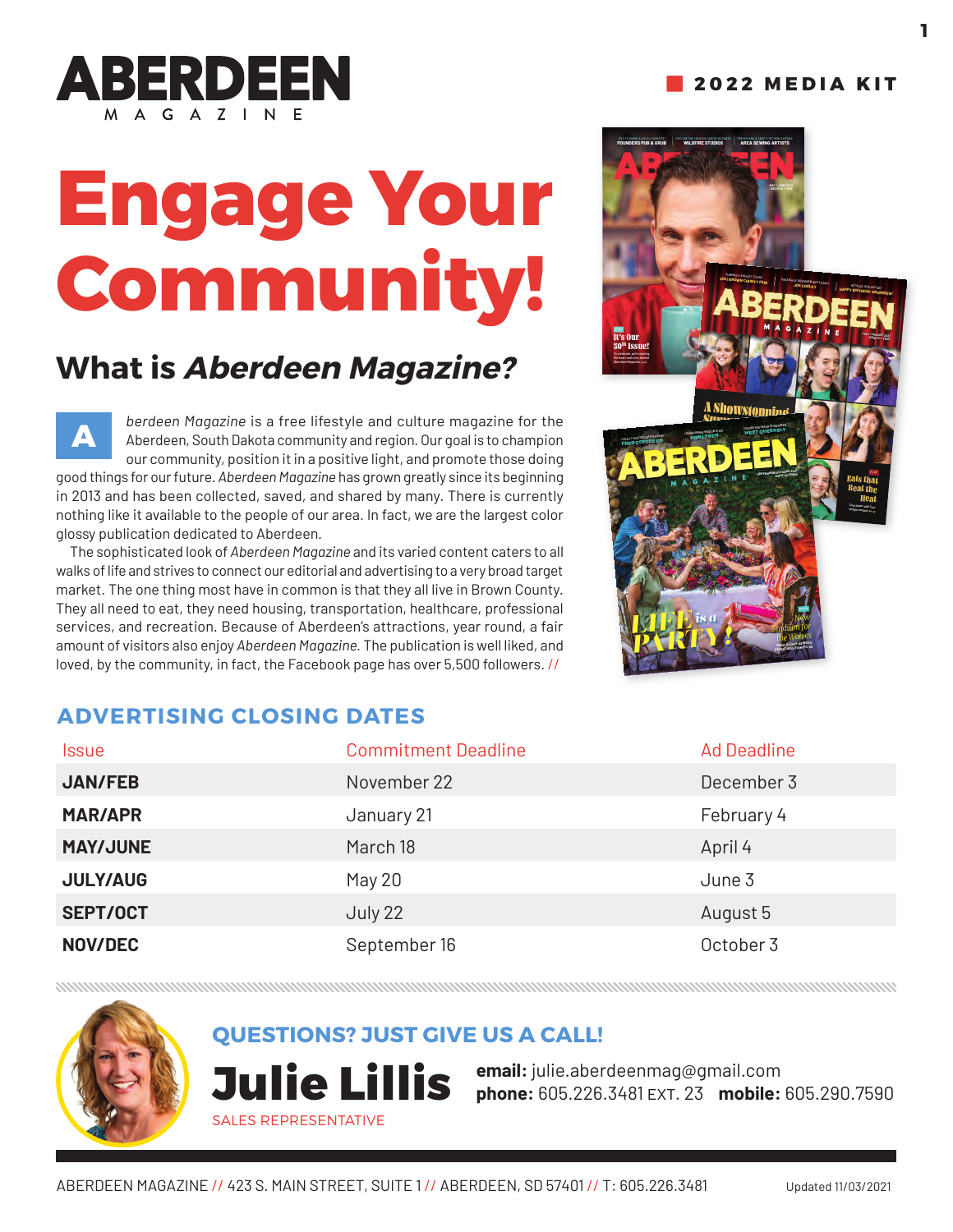

#### **2022 MEDIA KIT**

## **About the Publisher**

*Aberdeen Magazine* is a product of McQuillen Creative Group, Inc. (MCG) of Aberdeen, South Dakota. MCG has been providing advertising and marketing services since 1995. Our specialties include publication design, logo design, advertising, brochures, catalogs, websites, and video production. Along with A*berdeen Magazine,* MCG maintains a website for the magazine, an active Facebook page (over 5,500 followers), produces video news segments, two special Weddings editions per year, and occasionally produces news stories on topical happenings between publications. We also host two Fashion Style Shows each year.



www.mcquillencreative.com

# **Who's Reading?**

Grocery stores tend to be the most popular distribution points in Aberdeen. We stock four different grocery stores and they all have unique and common shoppers. We travel to nearly 200 different businesses and offices in the course of a two-month cycle. Unlike most all other free magazines, we restock on an ongoing basis several times per issue. Using a readership multiplier of 2.5X per freely distributed issue, we estimate a minimum of 16,800 readers, every two months. It is our goal to get all 6,500 copies out in circulation, but, on average when a new issue comes out, we typically pick up about 50-80 copies of the previous issue. Those are given out from our office or sold online as back-issues. We maintain a nationwide subscription base of over 200 people. 200

Businesses and offices delivered to

215

Mailed to paid subscribers





Picked up free by shoppers and visitors

16,800 Readers

Reach Full page ad cost per 1,000 readers is \$74.40, or about 7¢ per reader. (including subscribers)

# **Online Activity**

*Aberdeen Magazine's* Facebook page is quite active with ove 5,500 followers. All advertisers are tagged for free in Facebook posts on a rotational basis. Our posts average 700 reach and 35 engagements. Some posts are as high as 4,000 users reached. Posts include story shares from our website, video segments, contests and new issue announcements. Our website is visited by someone from every state in the country. We average about 5,000 page views per month. //

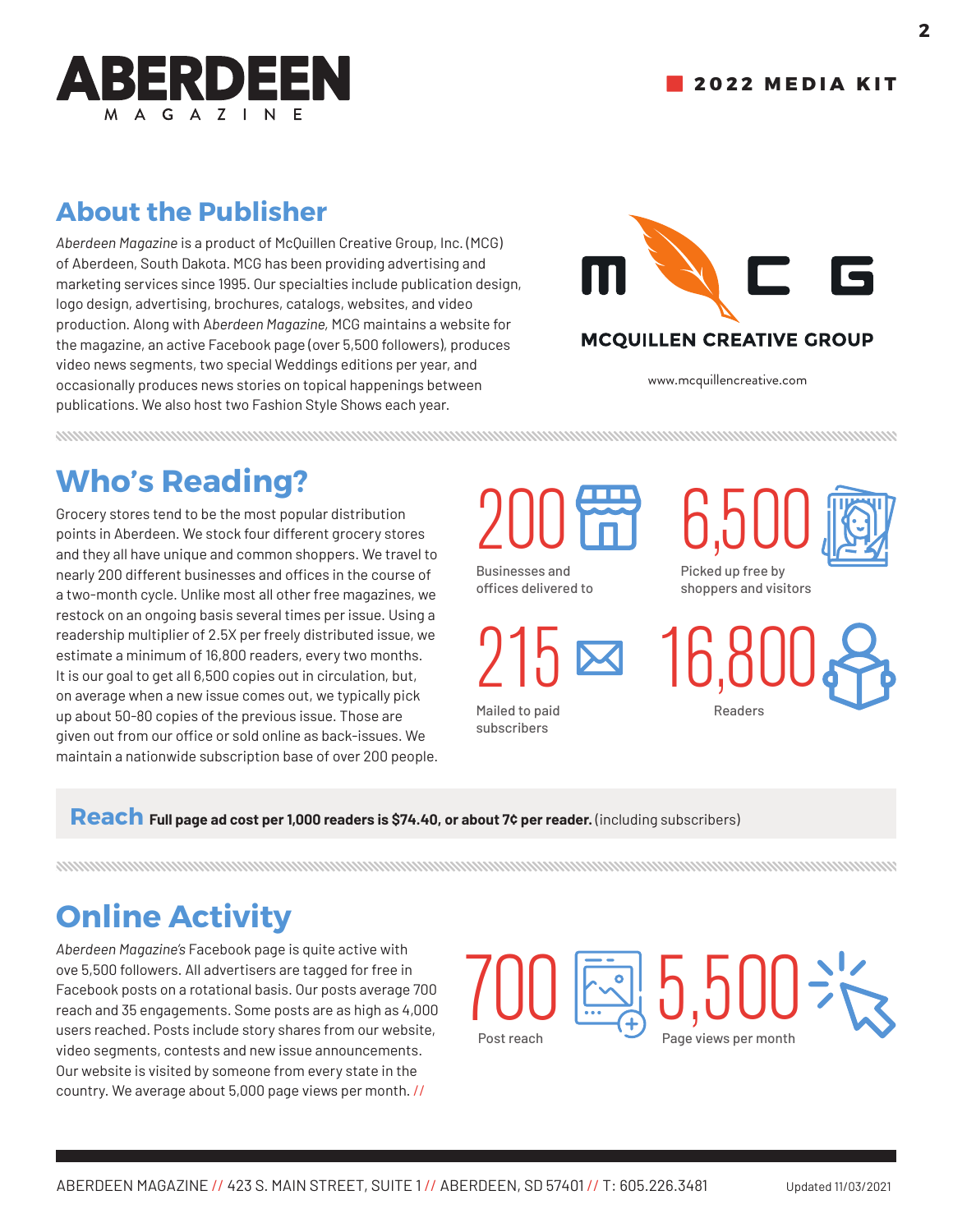#### **ADVERTISING RATES** (per issue) **AD SIZES**

| <b>Regular Ads</b> | 1 Issue | 3 Issues | 6 Issues |
|--------------------|---------|----------|----------|
| Full page          | \$1,250 | \$1,150  | \$1,050  |
| 2/3 page           | \$900   | \$850    | \$800    |
| 1/2 page           | \$750   | \$695    | \$640    |
| $1/3$ page         | \$510   | \$485    | \$460    |
| $1/4$ page         | \$395   | \$375    | \$355    |
| $1/6$ page         | \$280   | \$270    | \$260    |

#### Premium Ads

| Inside front cover  | \$1,400 | \$1,300 | \$1,200 |
|---------------------|---------|---------|---------|
| Inside cover spread | \$2,170 | \$1,970 | \$1,770 |
| <b>Back cover</b>   | \$1,710 | \$1,610 | \$1,510 |
| Inside back cover   | \$1,300 | \$1,200 | \$1,100 |
| Full-Page Spread    | \$1,870 | \$1,770 | \$1,670 |
| Half-Page Spread    | \$1,350 | \$1,250 | \$1,150 |

#### **AD SPECIFICATIONS**

Please submit your ad art at the appropriate size in high resolution (300 dpi) CMYK files. Please convert all spot colors to process. PDF file type is preferred. Please ensure all black type is set to print "black" and overprints where appropriate. Email all ads to **julie.aberdeenmag@gmail.com.**



- For full-page ads the live area (area that all text and logos must fall inside) must be at least 3/8" from the trim, and all bleeds must extend at least 1/8" beyond trim.
- Ads and embedded artwork must be CMYK and at least 300 DPI.
- Only PDF or TIFF files will be accepted.
- We are not responsible for the readability of copy below 10-point in size.

#### **IF YOU DON'T HAVE AN AD**

The designers at *Aberdeen Magazine* will professionally design your first ad at no charge. You must provide high resolution images, text, logo, and contact information. You will have the opportunity to review your design. If after the second proof you still require changes, you will be charged \$95 an hour for additional alterations. The finished ad will remain the intellectual property of *Aberdeen Magazine* and may not be used for other publications without permission.

#### **DIGITAL ADD-ONS**

| 2 Facebook Posts of your Print Ad | \$200 |
|-----------------------------------|-------|
|-----------------------------------|-------|

#### Branded Blog Post on AberdeenMag.com

| 300 word max | \$200 |
|--------------|-------|
| 500 word max | \$250 |

# **QUESTIONS? JUST GIVE US A CALL!**



 **2022 MEDIA KIT**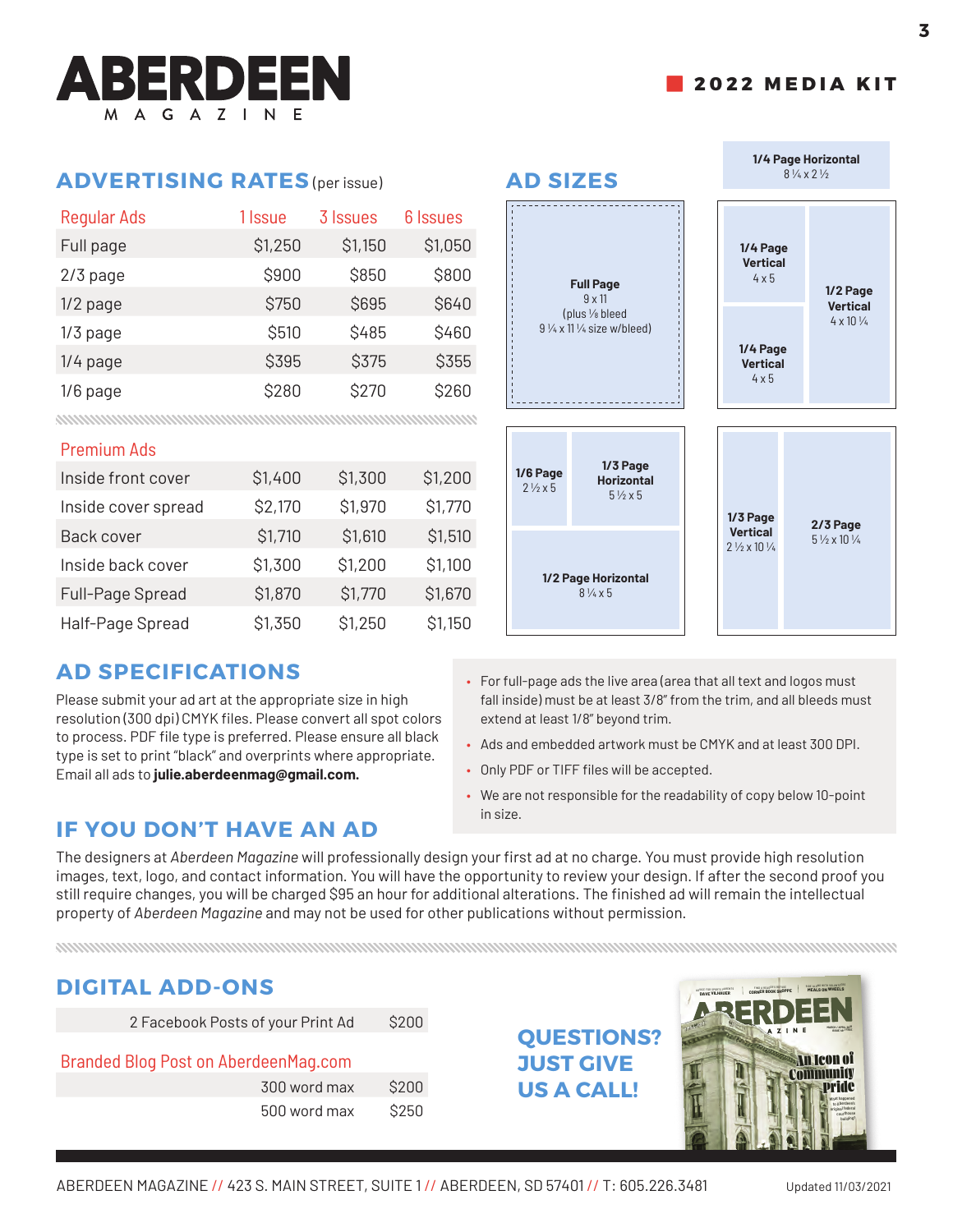

#### **ADVERTISING AGREEMENT CONTRACT**

| Address <b>Address Address Address Address Address Address Address Address Address Address Address Address Address Address Address Address Address Address Address Address Address Add</b> |  |
|--------------------------------------------------------------------------------------------------------------------------------------------------------------------------------------------|--|
|                                                                                                                                                                                            |  |
|                                                                                                                                                                                            |  |
|                                                                                                                                                                                            |  |

| <b>Issue</b>                                  | Ad Size                                                       | Rate | <b>Balance Due By</b>                                                                                                                                                                                                                                                                                                                                              |
|-----------------------------------------------|---------------------------------------------------------------|------|--------------------------------------------------------------------------------------------------------------------------------------------------------------------------------------------------------------------------------------------------------------------------------------------------------------------------------------------------------------------|
|                                               |                                                               |      |                                                                                                                                                                                                                                                                                                                                                                    |
|                                               |                                                               |      |                                                                                                                                                                                                                                                                                                                                                                    |
|                                               | <u> 1980 - Johann John Stone, francuski politik (</u> † 1900) |      | $S$ and $S$ and $S$ and $S$ and $S$ and $S$ and $S$ and $S$ and $S$ and $S$ and $S$ and $S$ and $S$ and $S$ and $S$ and $S$ and $S$ and $S$ and $S$ and $S$ and $S$ and $S$ and $S$ and $S$ and $S$ and $S$ and $S$ and $S$ a                                                                                                                                      |
|                                               |                                                               |      |                                                                                                                                                                                                                                                                                                                                                                    |
| <u> 1990 - Johann Barnett, fransk politik</u> |                                                               |      | $\frac{1}{2}$                                                                                                                                                                                                                                                                                                                                                      |
|                                               |                                                               |      | $\begin{tabular}{c} $S_{\text{}}$ & \hspace{1.5cm} {\bf 2.11} & \hspace{1.5cm} {\bf 2.12} & \hspace{1.5cm} {\bf 2.13} & \hspace{1.5cm} {\bf 2.13} & \hspace{1.5cm} {\bf 2.13} & \hspace{1.5cm} {\bf 2.13} & \hspace{1.5cm} {\bf 2.13} & \hspace{1.5cm} {\bf 2.13} & \hspace{1.5cm} {\bf 2.13} & \hspace{1.5cm} {\bf 2.13} & \hspace{1.5cm} {\bf 2.13} & \hspace{1$ |
| <u> 1990 - Jan Barbara (</u>                  |                                                               |      | $S$ and $S$ and $S$ and $S$ and $S$ and $S$ and $S$ and $S$ and $S$ and $S$ and $S$ and $S$ and $S$ and $S$ and $S$ and $S$ and $S$ and $S$ and $S$ and $S$ and $S$ and $S$ and $S$ and $S$ and $S$ and $S$ and $S$ and $S$ a                                                                                                                                      |
|                                               |                                                               |      | $\begin{tabular}{c} $S_{\text{}}$ & \text{ }} \end{tabular}$                                                                                                                                                                                                                                                                                                       |
|                                               |                                                               |      |                                                                                                                                                                                                                                                                                                                                                                    |

1. Prior to publication, PUBLISHER reserves the right as to which page and position the advertisement shall be placed unless advertiser has purchased a premium position.

2. LIABILITY FOR ERRORS AND OMISSIONS: PUBLISHER cannot warrant the accuracy of the information supplied by the ADVERTISER. No liability can be assumed by the PUBLISHER for inaccurate information supplied by the ADVERTISER. It is the RESPONSIBILITY of the ADVERTISER to PROOF ad for ACCURACY, OMISSIONS, or ERRORS before signing or emailing approval for ad. In no case will the PUBLISHER be held liable after proof has been approved by email or signed by the ADVERTISER. LIMITATION of LIABILITY ALLOWANCE: PUBLISHER REIMBURSEMENT will not exceed the cost of the ad.

3. PROJECTED DELIVERY: The ADVERTISER acknowledges that the U.S. Post Office agrees to deliver the finished magazine within 10 days of the stated delivery date.

4. A \$35 service charge will be assessed for checks returned due to insufficient funds. It is agreed that any collection expenses or legal fees incurred in collection of this account shall be paid by the ADVERTISER with interest and 5% per month will be charged on accounts 30 days past due.

5. Upon failure of the ADVERTISER to pay when amount is owed, it is the option of *Aberdeen Magazine* to withhold printing of ADVERTISER'S ad for specified issues.

6. All photos, layout and design created by *Aberdeen Magazine* are the sole property of *Aberdeen Magazine* and my NOT be used by any other source for any reason.

**Advertiser Signature Later School School School School School School School School School School School School School School School School School School School School School School School School School School School Schoo** 

#### *Aberdeen Magazine* **Sales Representative Date <b>Date Aberdeen Magazine** Sales Representative Date **Date Aberdeen**

ALL PAYMENTS ARE 100% GUARANTEED AND WILL BE REFUNDED SHOULD MAGAZINE FAIL TO LAUNCH